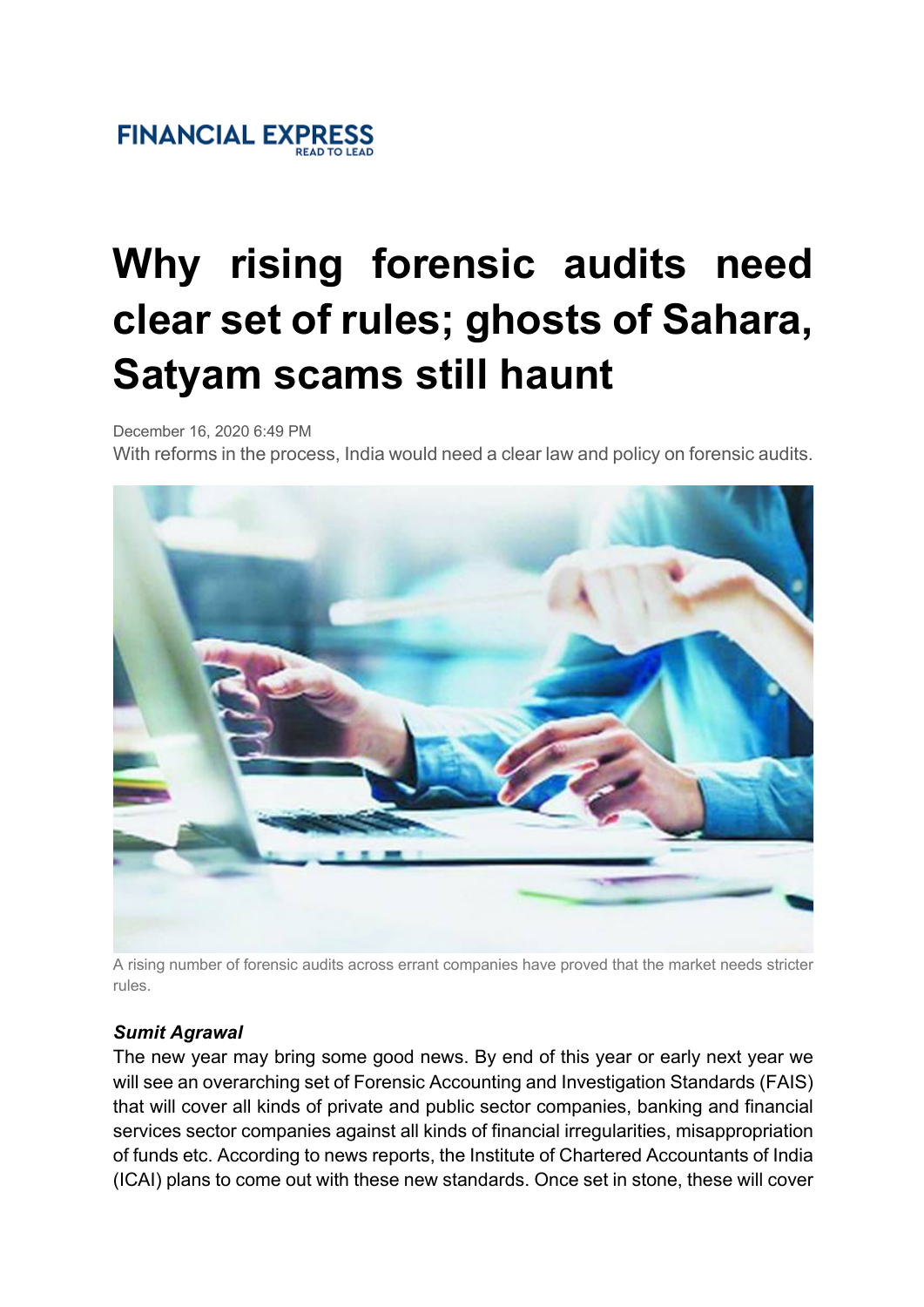matters related to financial irregularities across companies and give more teeth to regulators and auditors.

Of late, multiple regulators including the Reserve Bank of India (RBI), the Securities and Exchange Board of India (SEBI), and the Insurance and Regulatory Development Authority of India (IRDAI) have started tightening the noose around companies found to be indulging in dubious transactions. India has seen a rise in complaints of financial irregularities and orders of forensic audits.

The high-decibel cases included that of IL&FS, Franklin Templeton, Housing Development and Infrastructure Limited (HDIL), PMC Bank, Karvy Stock Broking, Rotomac Global Private Limited, Ricoh India, Parsvnath Developers, Fortis Healthcare, Religare Enterprises, CG Power, Prabhat Dairy, Sun Pharma, Amrapali Developers, DHFL, Adhunik Industries, Infosys, Kavit Industries, GV Films, and 331 shell companies (identified by Ministry of Corporate Affairs (MCA) who had to demonstrate their financial soundness through forensic audit).

Seemingly, there is a widespread problem in the manner accounts are casted or disclosed by India Inc. The auditors who are supposed to be the statutory gatekeepers of 'true and fair view' of financials too have a lot to answer. Take for example of the IL&FS scam. Here, the company extended loans to companies that did not service their debt. Then to avoid being categorized as bad loans, the lender gave away funds to the defaulters' group companies that subsequently used to repay the earlier loans. Recently in the case of Franklin Templeton Asset Management India and Franklin Templeton Trustee Service, SEBI ordered a forensic audit in the wake of an abrupt closing down of its six debt schemes.

There are cases of various degrees. In some, there are allegations of collusion to lack of oversight. Similarly, there are cases where financial statements have been misstated while in some cases the disclosures on the stock exchange platform or at MCA are made in a convoluted manner. There are also instances of apathy of regulators and ambiguity in the law.

#### **What is a forensic audit?**

The term forensic audit is not statutorily defined by Parliament, and is a term used by virtue of ICAI and ICSI rules as a part of professional skill (for a chartered accountant, auditor, cost accountant or company secretary) and an evidentiary tool to detect fraud for reporting purposes. Companies Act, 2013 expressly requires an auditor to report fraud and has detailed provisions in this regard. Similar provisions are available for regulated entities prescribed by SEBI, RBI, IRDAI in their regulatory domain.

Forensic audit in law is known as a 'special audit'. There are various criteria under income tax act before revenue department can order audit of an assessee. There are no specific provisions under SEBI Act / RBI Act / IRDAI Act explicitly for forensic audit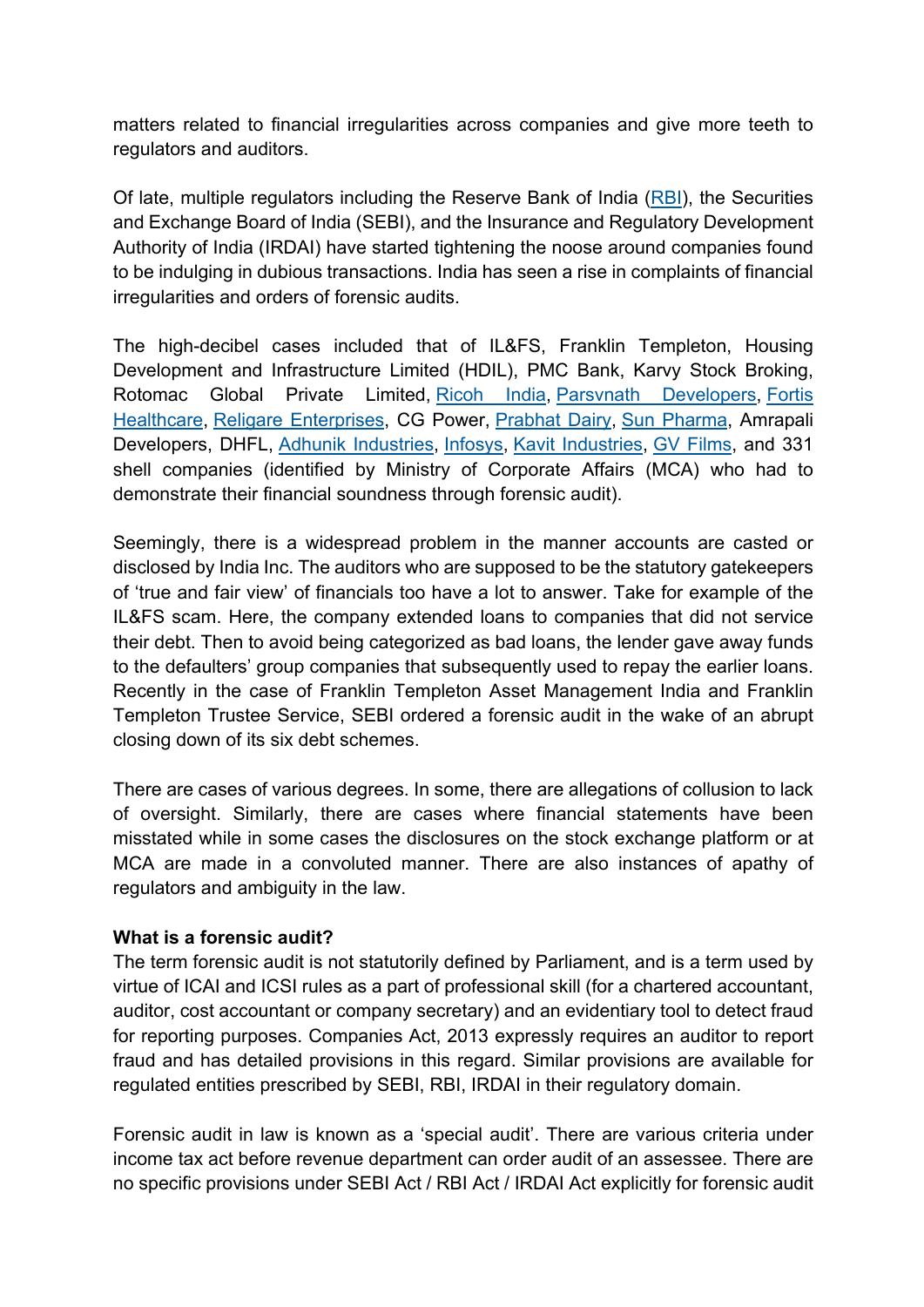and such directions are issued as their inherent powers in the interest of investors / economic policy / policy holders as a part of investigation. Forensic audits help uncover embezzlement, bribes, extortion, fictitious transactions, kickbacks, conflict of interest and other financial irregularities.

#### **Who does the forensic audit?**

Companies can appoint their own forensic auditors which are essentially independent audit firms. However, the regulators and the stock exchanges being governed by their respective statutes empanel such experts through tender / bid process. Forensic audit reports contain details about the company, their business and commercial activities, details on various agreements and often confidential information of clients / processes / competition / etc. which may be price sensitive information.

#### **But what does the country need?**

Everyone agrees that for the benefit of stakeholders and to attract investment, the country needs a safer business environment. Focused, standards-based investigations are the need of the hour. They have the potential to develop a more streamlined market, where chances of another fraud will be lesser. Enforcement actions which are strengthened as a result would act as a deterrent. A safer and compliant environment for all stakeholders is already developing.

If a regulator like SEBI, RBI or IRDAI directs a forensic audit it becomes an input for Serious Frauds Investigation Office (SFIO), Ministry of Corporate Affairs (MCA), Economic Offences Wing (EOW), Central Bureau of Investigation (CBI) and Enforcement Directorate (ED) to start their independent investigation. In law, there is no bar on the probe by multiple agencies. The future challenge will be to streamline resources of all wings of the Government of India in a time-bound manner.

Even after a decade, ghosts of Sahara and Satyam are still roaming in the corridors of regulators and courts.

There is another side. Increasing forensic audits would also mean encouragement to whistleblowers to come forward. As a result, many more fraudsters may get exposed. However, the country will need a stringent set of rules to safeguard the interests of whistleblowers and avoid the misuse of forensic audit by such as warring promoters.

The evolved set of compliances in the country will also force the listed entities to disclose the final findings of such an audit, as issued by the forensic auditor, to the general public. The disclosure itself will prove to be an eye-opener for all stakeholders.

Recently, SEBI has made disclosures of findings of the forensic audit of listed entity mandatory but has left a lot of ambiguity. Here, SEBI will have to come up with some objective criterion what to disclose, when to disclose and how much to disclose. On this aspect, discretion would need to rest with the board and the judgement of independent directors. India is also gearing towards potential monopolising of forensic